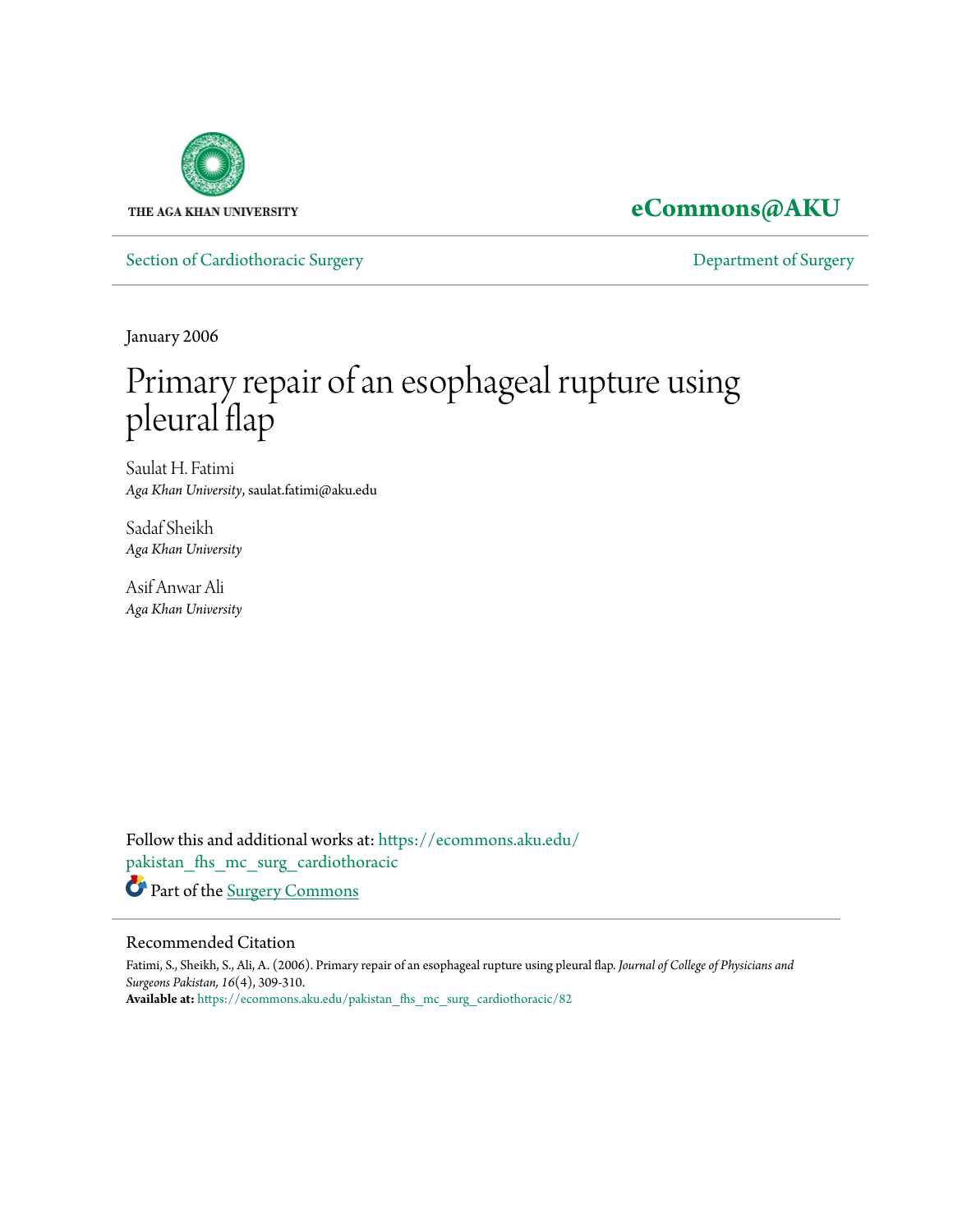# CASE REPORT 西田田  $\mathbf{\hat{R}}\mathbf{I}\mathbf{M}\mathrm{A}\mathbf{K}\mathrm{Y}$  . Repair of an esc  $\overline{\nu}$ EURAL FLAP

't~- *l!*  l~ulat Hasnain Fatimi, Sadaf Sheikh and Asif Anwar Ali

### **ABSTRACT**

 $^{\prime\prime}$  for  $^{\prime\prime}$  , and  $^{\prime\prime}$  , and  $^{\prime\prime}$ 

{\_f~·.:  $: \mathbb{R} \rightarrow \mathbb{R}$ :::;~'  $~\sim$   $~\sim$ 

Esophageal perforation remains an important thoracic emergency. Aggressive operative therapy remains the mainstay for treatment. A case of esophageal perforation, consequent upon impacted food bolus, is presented. An 80 years old female, with multiple comorbidities, presented with dysphagia and right sided chest pain, who had a distal esophageal tear, secondary to accidental meat ball ingestion. Rigid esophagoscopy showed complete occlusion of the distal esophagus with a meat ball. Right thoracotomy was performed, which showed perforated esophagus with large meat ball protruding from it. Endoscopic removal of the food particles was done, and the rupture was repaired using a pleural flap. The entire postoperative stay was uneventful and the patient was discharged on the ninth post operative day.

·KEY WORDS: Esophageal rupture. Repair. Pleural flap. Meat bolus.

#### *e.-t.-··.'*   $\mathbb{R}^{N}$ INMODUCTIOL $\mathcal{S}$

Esophageal perforation can be caused by any instrument, device, or foreign body reaching the hypopharynx. If ;·:e,;,phageal perforation is suspected, Gastrografin swallow study, eventually followed by barium swallow study, is the  $\frac{1}{2}$  most useful diagnostic test. Outcome is determined by the cause and location of the injury, the presence of concomitant esophageal disease, and the interval between perforation and initiation of therapy. The overall mortality, associated with esophageal perforation, can approach 20%, and delay in treatment of more than 24 hours after perforation can result in a•doubling of mortality. Surgical primary repair, with or without reinforcement, is the most successful treatment option in the management of esophageal perforation and reduces mortality by 50% to 70% compared with other interventional therapies.<sup>1</sup> If diagnosed early, cervical or thoracic esophageal perforations can sometimes be treated conservatively, if there are no signs of systemic sepsis. Local tissue flaps can reinforce the closure, particularly after delayed operation, thereby often avoiding the necessity for a reoperation or an esophageal exclusion.

# Case report

The patient was an 80 years old female, known diabetic and hyPertensive, presented to the emergency room early morning with overnight complains of obstruction in throat, retrosternal pain and pressure over the chest in the area of sternal angle. She also had recurrent episodes of non-bilious, nonprojectile vomiting, just comprised of saliva. These complaints had started after the ingestion of meat bolus, 2-3 em in length, in the dinner after which she could not eat anything. There was

رزبر ووجلاءة Department of Surgery, Division of Cardiothoracic Surgery, The Aga Khan UniVersity Hospital, Karachi.

Correspondence: Dr. Sadaf Sheikh, Research Office, Juma Research Building, The Aga Khan University Hospital, Stadium Road, Karachi 74800, Pakistan. · E-rnail: sheikh.sadaf@grriail.com

 $r^{\text{Rece}}$ ived June 15, 2005; accepted: March 20, 2006.

no history of fever, dyspnea, abdominal pain or diarrhoea. The physical examination was unremarkable, including the vital signs. A lateral chest radiograph revealed air fluid levels at manubrostemal junction. An otolaryngological consultation was sought. On esophagoscopy, food particles were seen stuck in the distal third of esophagus, hence, could not be taken out all at once, but in pieces. The instrument which could only go upto 32 em was admitted 42 em, when food particles were taken out. Postoperatively, barium studies revealed a leakage from the distal third of the esophagus and the patient also developed right pneumothorax. For that, right thoracostomy was done and patient was taken to operation room for the repair of the ruptured esophagus. Right posterolateral thoracotomy was performed through sixth intercostal space and a 2 em linear tear with good edges on posterolateral aspects of lower 3 ern of esophagus was observed (Figure 1).



Figure 2: Primary repair of an esophageal rupture following ingestion of a meat bolus using a pleural flap.